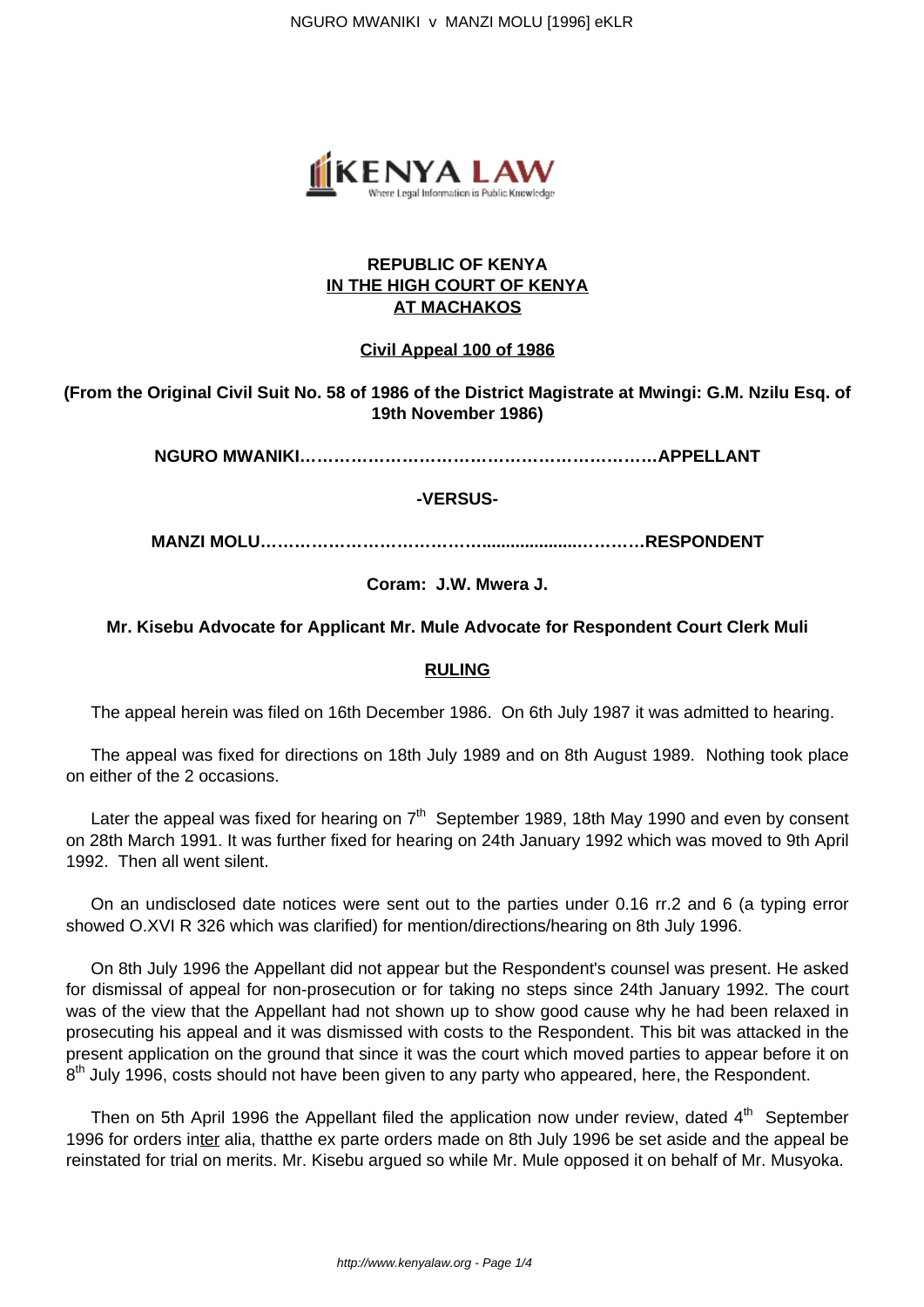Mr. Kisebu submitted that since no directions had been issued under 0.41 r.31 Civil Procedure Rules, the appeal was not ready for hearing and so the Appellant could not be expected to make any move. But the court did point out that on several occasions and in absence of those directions, the parties had endeavoured to set down the appeal for hearing. To this Mr. Kisebu conceded that it was by error on both sides. He added however that to dismiss the appeal the Deputy Registrar should have issued a notice under 0.41 r.31(2) Civil Procedure Code and not under 0.16 r.2, 6. Mr. Kisebu cited 3 cases that shall presently be referred to, and also pointed out that infact the notice issued by the Deputy Registrar under 0.16 rr.2, 6 for 8th July 1996 reached the Appellant on 10th July 1996 - 2 days after and when the orders under attack had been given. He appreciated the point that the law as it is did not permit reinstatement of an appeal once dismissed as the case was here save by the authority of the court's own inherent jurisdiction.

Mr. Mule countered those arguments and concluded by asking this court not to grant orders as prayed. It should be pertinent to set out the legal provisions involved before proceeding to thedetermination.

The undated notices of the registrar summoning parties to court on 8th July 1996 were under 0.16 rr.2 6 which read:

"Rule 2(1): In any suit in which no application has been made or step taken by either party for one year, the court may give notice in writing to the parties to show cause why the suit should not be dismissed, and if cause is not shown to its satisfaction, may dismiss the suit.

(2) ................. (not relevant now)

rule 6: In any case not otherwise provided for for whichno application is made or step taken for a periodof three years by either party with a view toproceeding with the suit, the court may order thesuit to be dismissed; and in such case the Plaintiff may subject to the law of limitation bring a fresh suit."

A "suit" is defined under the Civil Procedure Rules as to mean all civil proceedings commenced in any manner prescribed

0.41 is devoted wholly to appeals. Rule 31 has the marginal notes: Dismissal for want of prosecution of an appeal, and it reads:

"rule 31(1): Unless within three months after giving of directions under rule 8B the appeal shall have been set down for hearing by the Appellant, the Respondent shall be at liberty either to set down the appeal for hearing or apply by summons for its dismissal for want of prosecution.

(2) If within one year after service of the memorandum of appeal, the appeal is not set down for hearing, the registrar shall on notice to the parties list the appeal before a judge in chambers for dismissal."

Thus either the Respondent issues a summons to dismiss for want of prosecution of an appeal 3 months after the directions, if the Appellant has not set it down for hearing or if it stays for one year the registrar should on notice to the parties set down that appeal for dismissal. In this regard the court heard that this is the only route that the registrar should have followed to have this appeal validly dismissed otherwise it was not validly dismissed via 0.16 either r.2 or 6. Mr. Kisebu however seemed to say that the cases he cited fell under 0.16 r.5 which is not relevant or applicable in the present matter because no action was taken under 0.16 r.5.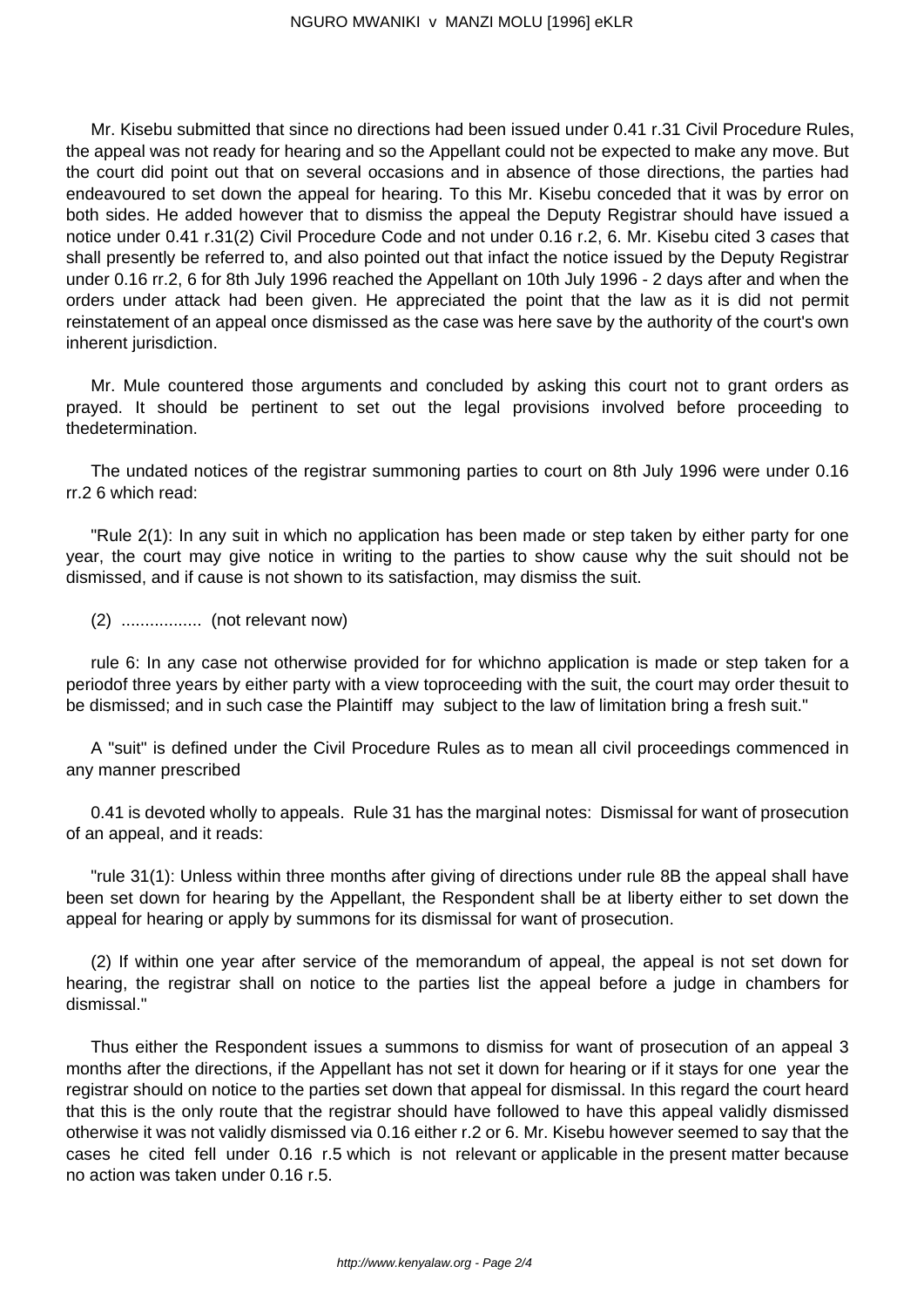0.31 r.8B referred to in rule 31(1) reads:

"rule 8B(1) On notice to the parties delivered not less than twenty one days after the date of service of the memorandum of appeal the registrar shall list the appeal for giving of directions by a judge in chambers.

(2) Any objection to the jurisdiction of the appellate court shall be raised before the judge before he gives directions under this rule.

(3) The judge in chambers may give directions concerning the appeal generally and in particular directions as to the manner in which the evidence and exhibits presented to the court below shall be put before the appellate court and as to the typing of any record or part thereof and any exhibits or other necessary documents and the payment of the costs of such typing whether in advance or otherwise."

It can be said perhaps in error or by practical course that appeals take in this court (and it is in doubt if a different approach is taken in other high court registries) that in fact it has not been found imperative to insist that the registrar do list any appeal as envisaged in R.8B(1) which is couched in mandatory terms as to what the registrar must do. Unless the judge feels that some directions as envisaged under r.8B (3) are necessary, the course under 0.8B(1) has rarely if not hardly been resorted to, and to this court's view without injustice being done to parties. Thus in most appeals in this court (and quite very likely in all other high court registries) 0.31 & 8B has not been put to much use or at all. The non-use of this rule, it is to a greater degree, safe to remark, has not resulted in injustice. But the law ought to be followed, though.

So where does this application lie in the light of all the foregoing"

The appeal may be and is hereby to be reinstated by setting aside the dismissal orders of 8th July 1996 because this court was satisfied that the undated notice to parties issued by the registrar under 0.16 rr.2 6 reached the Appellant on 10th July 1996 - two days after the orders of dismissal had been issued. This was demonstrated by annexture Exh.AFKlB. That being the case it is only fair that the appeal be reinstated. The Appellant's letter Exh.AFKlA of 3rd July 1996 was said to have been sent out to the

Respondent and the registry intimating that the Appellant was still active and he was seeking to list his appeal for hearing. However neither the court file nor the Respondent had a copy of such a letter.

The issue of costs awarded on 8th July 1996 can correctly be said not to have been warranted as the parties were appearing solely on the court's notice.

It is further considered and found that the correct mode to sent out notices for dismissal of appeals should be by 0.41 r.31 (2) by the Deputy Registrar while 0.16 remains solely for civil proceedings not commenced by way of appeal at all. Indeed for this error in the statutory procedure to dismiss an appeal, this court would be inclined to reinstate this appeal had it not done so earlier as set out above. 0.41 r.13 does not specifically allow for reinstatement of appeals as the case is here or filing a fresh one as under 0.16 r.6. But in the circumstances like this justice does forcefully demand that the appeal be reinstated by the court using its inherent powers and that is done.

From what has been said above 0.41 r.8B, this court would be disinclined, save for the strict letter of the law, to allow reinstatement of this appeal because the registrar had not listed this appeal for the judges' directions. Inspite of not having such